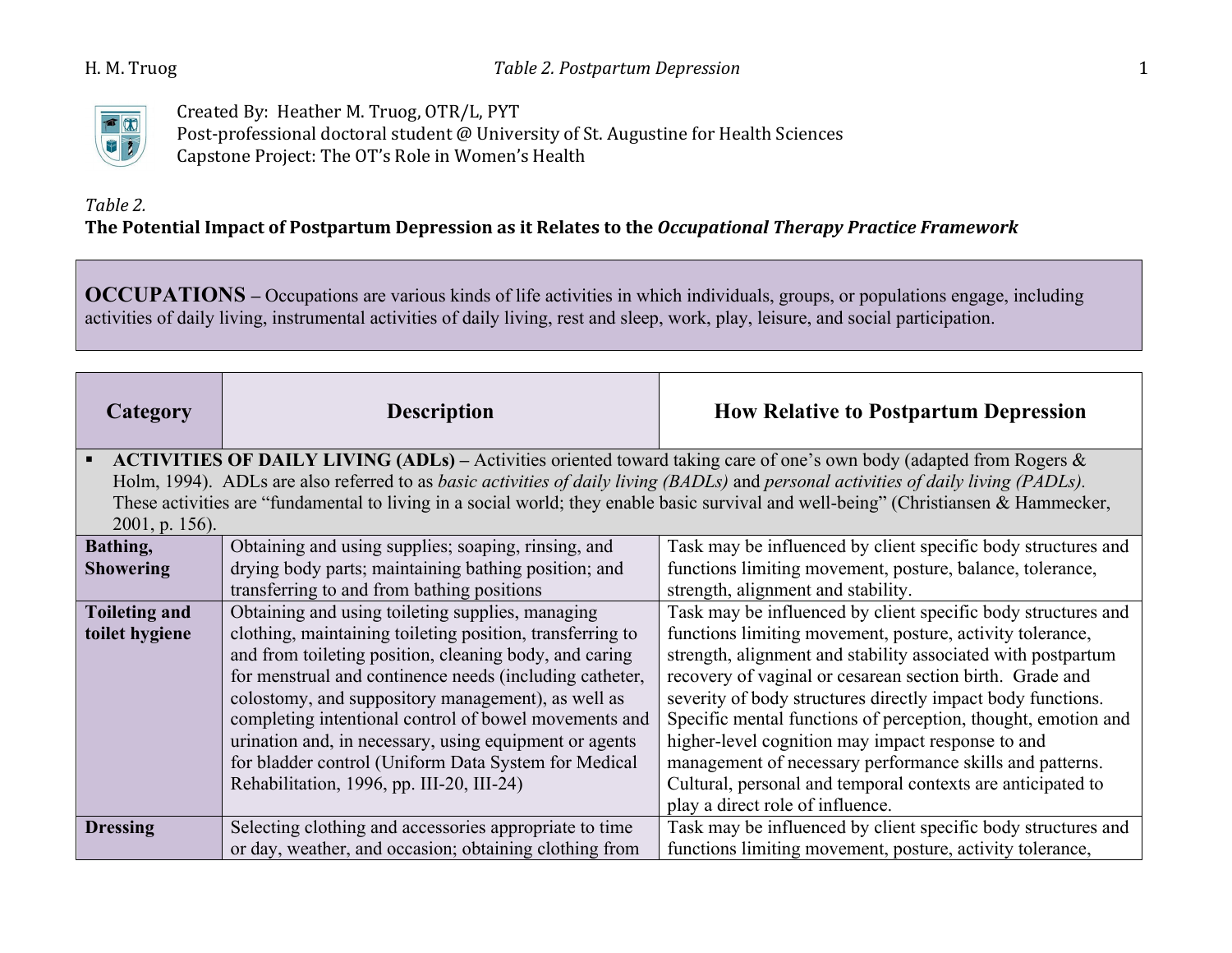|                                                                       | storage area; dressing and undressing in a sequential                                                      | strength, alignment and stability associated with postpartum                                                            |
|-----------------------------------------------------------------------|------------------------------------------------------------------------------------------------------------|-------------------------------------------------------------------------------------------------------------------------|
|                                                                       | fashion; fastening and adjusting clothing and shoes; and                                                   | recovery of vaginal or cesarean section birth.                                                                          |
|                                                                       | applying and removing personal devices, prosthetic                                                         |                                                                                                                         |
|                                                                       | devices, or splints.                                                                                       |                                                                                                                         |
| <b>Functional</b>                                                     | Moving from one position or place to another (during                                                       | Task may be influenced by client specific body structures and                                                           |
| <b>Mobility</b>                                                       | performance of everyday activities), such as in-bed                                                        | functions limiting movement, posture, activity tolerance,                                                               |
|                                                                       | mobility, wheelchair mobility, and transfers (e.g.,                                                        | strength, alignment and stability associated with postpartum                                                            |
|                                                                       | wheelchair, bed, car, shower, tub, toilet, chair, floor).                                                  | recovery of vaginal or cesarean section birth. Specific mental                                                          |
|                                                                       | Includes functional ambulation and transportation of                                                       | functions of perception, thought, emotion and higher-level                                                              |
|                                                                       | objects.                                                                                                   | cognition may impact response to and management of                                                                      |
|                                                                       |                                                                                                            | necessary performance skills and patterns.                                                                              |
| <b>Personal device</b>                                                | Using, cleaning, and maintaining personal care items,                                                      | Specific to the clients needs for adaptive equipment that                                                               |
| care                                                                  | such as hearing aids, contact lenses, glasses, orthotics,                                                  | promote, maintain, modify or restore engagement in                                                                      |
|                                                                       | prosthetics, adaptive equipment, glucometers, and                                                          | correlated ADLs.                                                                                                        |
|                                                                       | contraceptive and sexual devices.                                                                          |                                                                                                                         |
| <b>Personal</b>                                                       | Obtaining and using supplies; removing body hair (e.g.,                                                    | Specific mental functions of perception, thought, emotion and                                                           |
| hygiene and                                                           | using razor, tweezer, lotion); applying and removing                                                       | higher-level cognition may impact response to and                                                                       |
| grooming                                                              | cosmetics; washing, drying, combing, styling, brushing,<br>and trimming hair; cleaning mouth; brushing and | management of necessary performance skills and patterns<br>relative to task.                                            |
|                                                                       | flossing teeth; and removing, cleaning, and reinserting                                                    |                                                                                                                         |
|                                                                       | dental orthotics and prosthetics                                                                           |                                                                                                                         |
| <b>Sexual activity</b>                                                | Engaging in activities that result in sexual satisfaction                                                  | Task will likely be influenced by specific body structures                                                              |
|                                                                       | and/or meet the relational or reproductive needs                                                           | related to the genitourinary and reproductive system, directly                                                          |
|                                                                       |                                                                                                            | impacting body functions of the digestive, genitourinary, and                                                           |
|                                                                       |                                                                                                            | reproductive systems. Grade and severity of body structures                                                             |
|                                                                       |                                                                                                            | postpartum directly impact body functions. Specific mental                                                              |
|                                                                       |                                                                                                            | functions of perception, thought, emotion and higher-level                                                              |
|                                                                       |                                                                                                            | cognition may impact response to and management of                                                                      |
|                                                                       |                                                                                                            | necessary performance skills and patterns. Cultural, personal                                                           |
|                                                                       |                                                                                                            | and temporal contexts are anticipated to play a direct role of                                                          |
|                                                                       |                                                                                                            | influence.                                                                                                              |
|                                                                       |                                                                                                            | <b>INSTRUMENTAL ACTIVITIES OF DAILY LIVING (IADLs)</b> – Activities to support daily life within the home and community |
| that often require more complex interactions than those used in ADLs. |                                                                                                            |                                                                                                                         |
| <b>Care of others</b>                                                 | Arranging, supervising, or providing care for others                                                       | Specific mental functions of perception, thought, emotion and                                                           |
| (including                                                            |                                                                                                            | higher-level cognition may impact response to and                                                                       |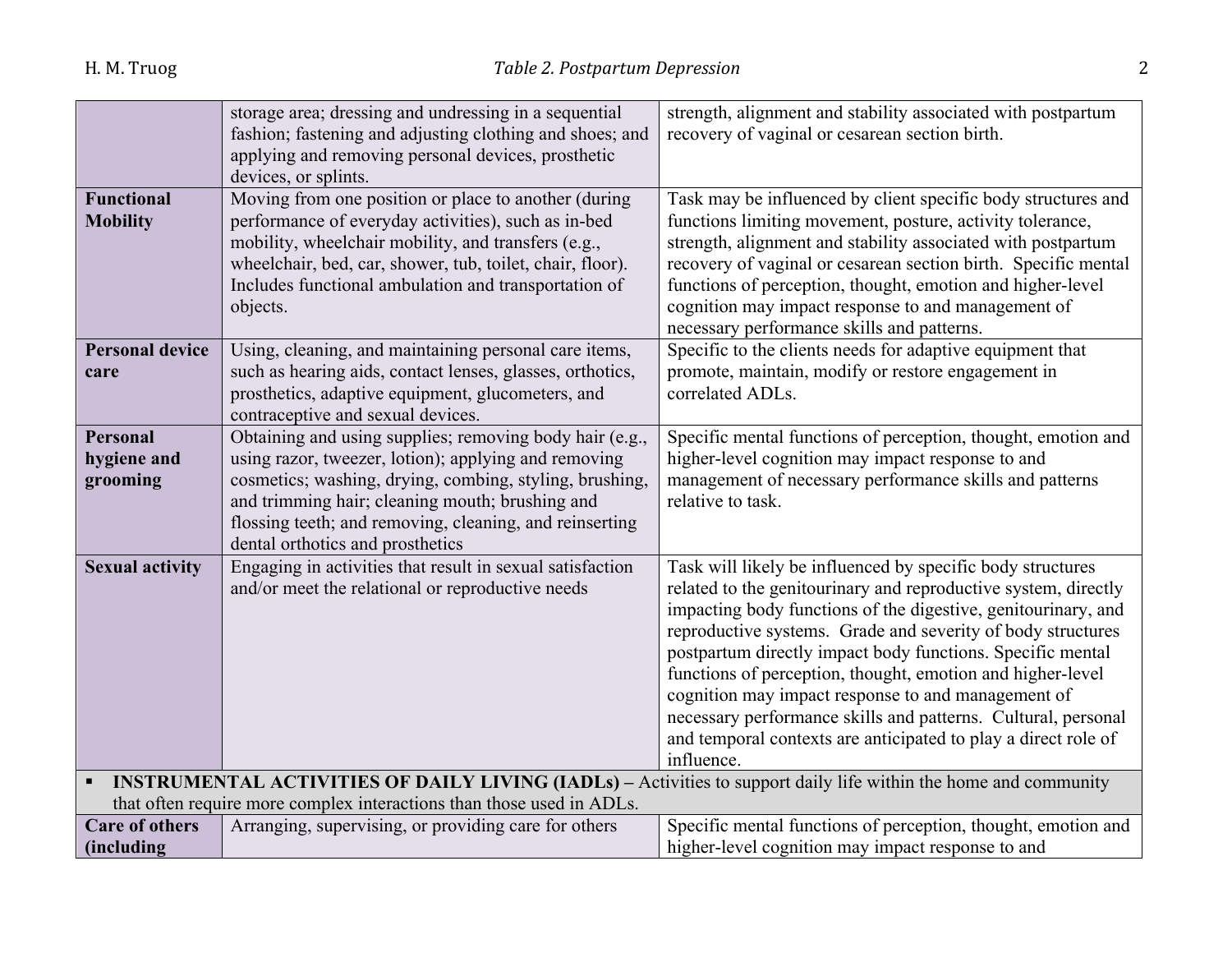| selecting and<br>supervising<br>caregivers)       |                                                                                                                                                                                                                                                                                                                                                                                                          | management of necessary performance skills and patterns<br>relative to task.                                                                                                                                                                                                                                                                                                  |
|---------------------------------------------------|----------------------------------------------------------------------------------------------------------------------------------------------------------------------------------------------------------------------------------------------------------------------------------------------------------------------------------------------------------------------------------------------------------|-------------------------------------------------------------------------------------------------------------------------------------------------------------------------------------------------------------------------------------------------------------------------------------------------------------------------------------------------------------------------------|
| <b>Care of pets</b>                               | Arranging, supervising, or providing care for pets and<br>service animals                                                                                                                                                                                                                                                                                                                                | Specific mental functions of perception, thought, emotion and<br>higher-level cognition may impact response to and<br>management of necessary performance skills and patterns<br>relative to task.                                                                                                                                                                            |
| <b>Child rearing</b>                              | Providing care and supervision to support the<br>developmental needs of a child                                                                                                                                                                                                                                                                                                                          | Specific mental functions of perception, thought, emotion and<br>higher-level cognition may impact response to and<br>management of necessary performance skills and patterns<br>relative to task. Cultural, personal and temporal contexts are<br>anticipated to play a direct role of influence, as well as the<br>specified environment of individual.                     |
| Communication<br>management                       | Sending, receiving, and interpreting information using a<br>variety of systems and equipment, including writing<br>tools, telephones (cell phones or smartphones), key<br>boards, audiovisual records, computers or tablets, call<br>lights, emergency systems, Braille writers,<br>telecommunication devices for deaf people,<br>augmentative communication systems, and personal<br>digital assistants | Specific mental functions of perception, thought, emotion and<br>higher-level cognition may impact response to and<br>management of necessary performance skills and patterns<br>relative to task. Cultural, personal and temporal contexts are<br>anticipated to play a direct role of influence, as well as the<br>specified environment of individual.                     |
| <b>Driving and</b><br>community<br>mobility       | Planning and moving around in the community and<br>using public or private transportation, such as driving,<br>walking, bicycling, or accessing and riding in buses,<br>taxi cabs, or other transportation systems                                                                                                                                                                                       | Specific mental functions of perception, thought, emotion and<br>higher-level cognition may impact response to and<br>management of necessary performance skills and patterns<br>relative to task.                                                                                                                                                                            |
| Financial<br>management                           | Using fiscal resources, including alternate methods of<br>financial transaction, and planning and using finances<br>with long-term and short-term goals                                                                                                                                                                                                                                                  | Specific mental functions of perception, thought, emotion and<br>higher-level cognition may impact response to and<br>management of necessary performance skills and patterns<br>relative to task.                                                                                                                                                                            |
| <b>Health</b><br>management<br>and<br>maintenance | Developing, managing, and maintaining routines for<br>health and wellness promotion such as physical fitness,<br>nutrition, decreased health risk behaviors, and<br>medication routines.                                                                                                                                                                                                                 | Task may be influenced by client specific body structures and<br>functions impacting self-perceptions. Specific mental<br>functions of perception, thought, emotion and higher-level<br>cognition may impact response to and management of<br>necessary performance skills and patterns. Cultural, personal<br>and temporal contexts are anticipated to play a direct role of |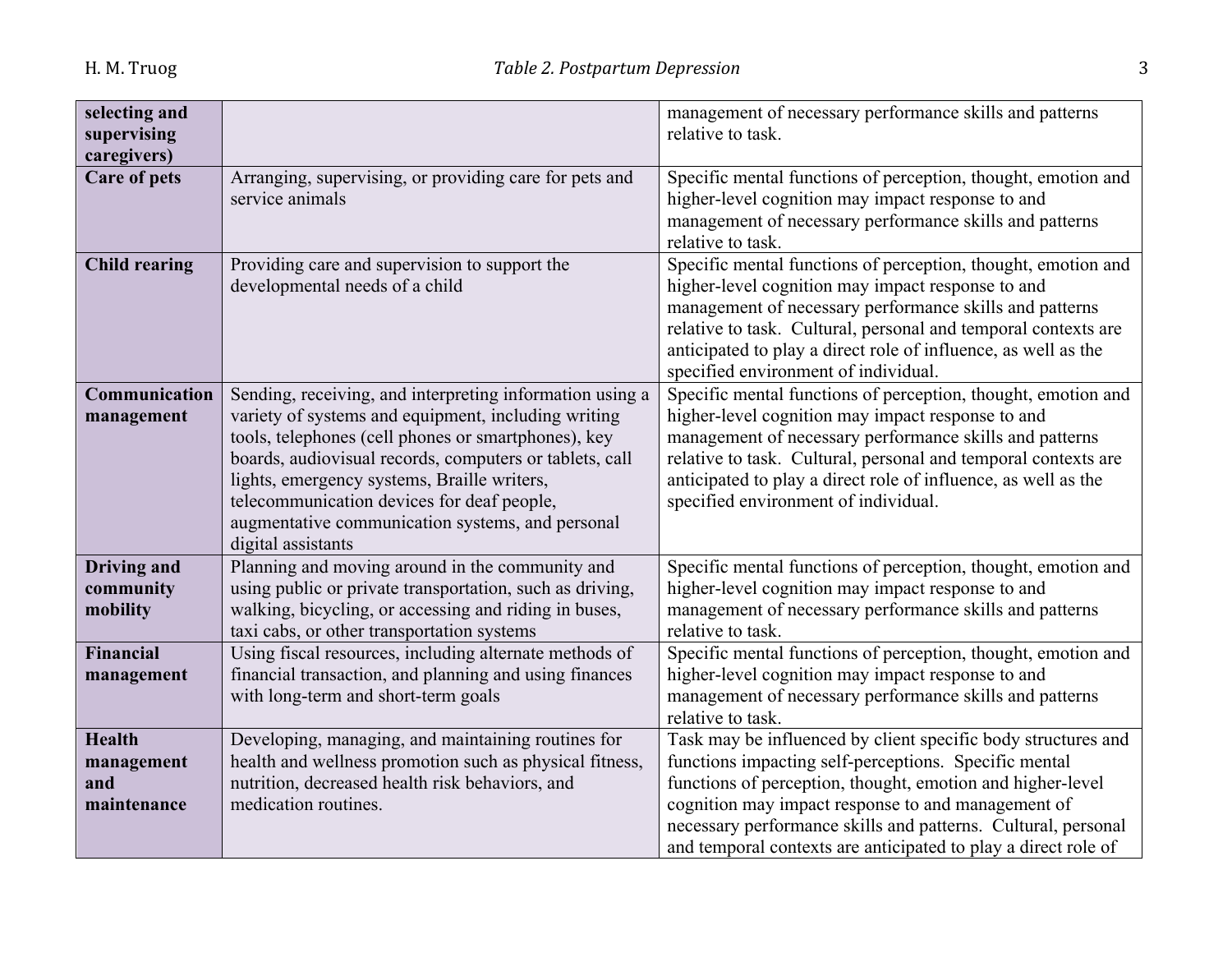|                      |                                                            | influence, as well as the specified environment of individual. |
|----------------------|------------------------------------------------------------|----------------------------------------------------------------|
| Home                 | Obtaining and maintaining person and household             | Task may be influenced by client specific body structures and  |
| establishment        | possessions and environment (e.g., home, yard, garden,     | functions limiting movement, posture, activity tolerance,      |
| and                  | appliances, vehicles), including maintaining and           | strength, alignment and stability associated with postpartum   |
| management           | repairing personal possessions (e.g., clothing,            | recovery of vaginal or cesarean section birth. Specific mental |
|                      | household items) and knowing how to seek help or           | functions of perception, thought, emotion and higher-level     |
|                      | whom to contact                                            | cognition may impact response to and management of             |
|                      |                                                            | necessary performance skills and patterns.                     |
| <b>Meal</b>          | Planning, preparing, and serving well-balanced,            | Task may be influenced by client specific body structures and  |
| preparation          | nutritious meals and cleaning up food utensils after       | functions limiting movement, posture, activity tolerance,      |
| and cleanup          | meals                                                      | strength, alignment and stability associated with postpartum   |
|                      |                                                            | recovery of vaginal or cesarean section birth. Specific mental |
|                      |                                                            | functions of perception, thought, emotion and higher-level     |
|                      |                                                            | cognition may impact response to and management of             |
|                      |                                                            | necessary performance skills and patterns.                     |
| <b>Religious and</b> | Participating in <i>religion</i> , "an organized system of | Task may be influenced by client specific body structures and  |
| spiritual            | beliefs, practices, rituals, and symbols designed to       | functions limiting movement, posture, activity tolerance,      |
| activities and       | facilitate closeness to the sacred or transcendent"        | strength, alignment and stability associated with postpartum   |
| expression           | (Moreira-Almeida & Koenig, 2006, p. 844), and              | recovery of vaginal or cesarean section birth. Specific mental |
|                      | engaging in activities that allow a sense of               | functions of perception, thought, emotion and higher-level     |
|                      | connectedness to something larger than oneself or that     | cognition may impact response to and management of             |
|                      | are especially meaningful, such as taking time out to      | necessary performance skills and patterns. Cultural, personal  |
|                      | play with a child, engaging n activities in nature, and    | and temporal contexts are anticipated to play a direct role of |
|                      | helping others in need (Spencer, Davidson, & White,        | influence, as well as the specified environment of individual. |
|                      | 1997)                                                      |                                                                |
| <b>Safety and</b>    | Knowing and performing preventative procedures to          | Task may be influenced by client specific body structures and  |
| emergency            | maintain a safe environment; recognizing sudden,           | functions limiting movement, posture, activity tolerance,      |
| maintenance          | unexpected hazardous situations; and initiating            | strength, alignment and stability associated with postpartum   |
|                      | emergency action to reduce the thread to health and        | recovery of vaginal or cesarean section birth. Specific mental |
|                      | safety; examples include ensuring safety when entering     | functions of perception, thought, emotion and higher-level     |
|                      | and exiting the home, identifying emergency contact        | cognition may impact response to and management of             |
|                      | numbers, and replacing items such as batteries in smoke    | necessary performance skills and patterns.                     |
|                      | alarms and light bulbs                                     |                                                                |
| <b>Shopping</b>      | Preparing shopping lists (grocery and other); selecting,   | Task may be influenced by client specific body structures and  |
|                      | purchasing, and transporting items; selecting method of    | functions limiting movement, posture, activity tolerance,      |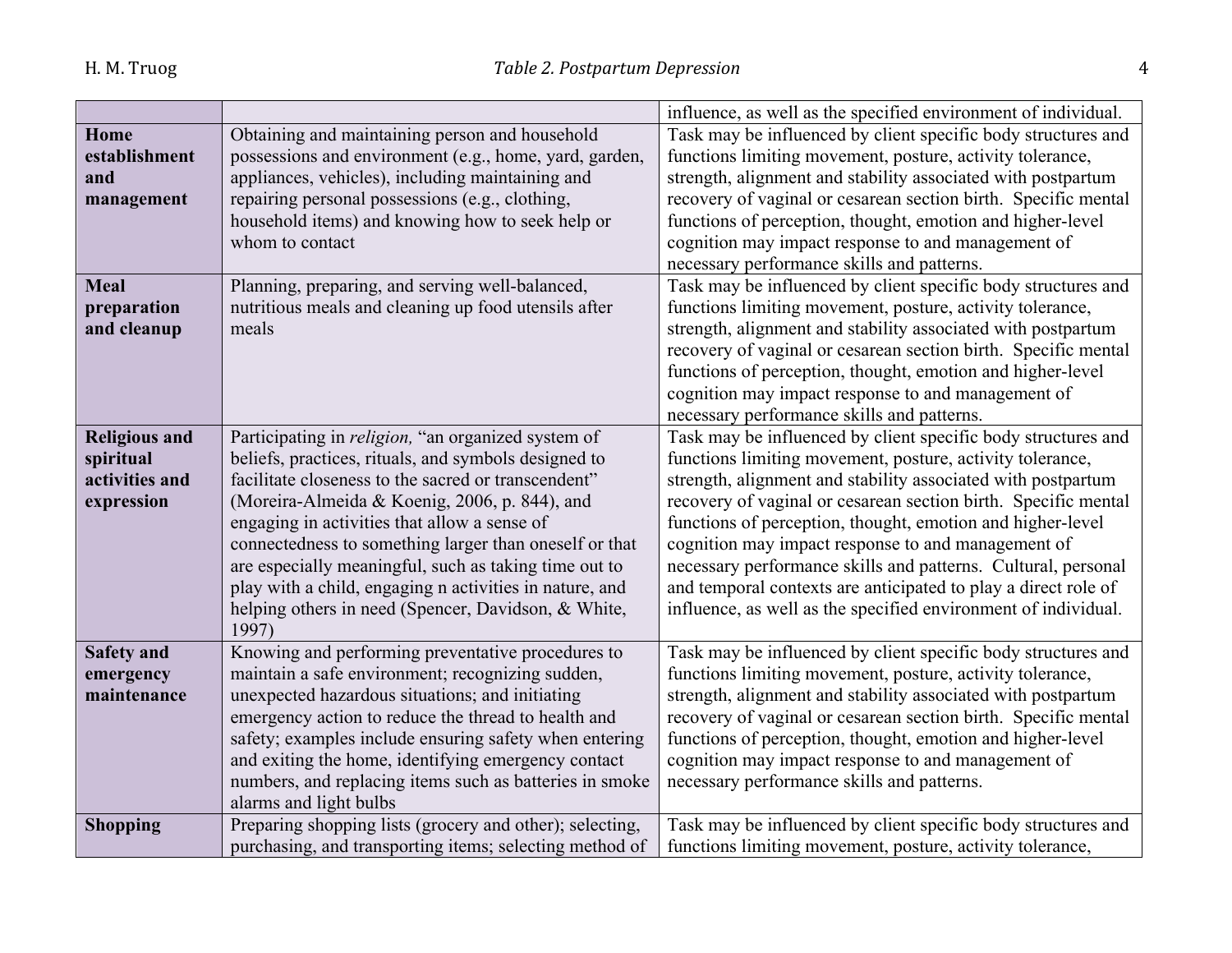|               | payment; and completing money transactions; included                                                                             | strength, alignment and stability associated with postpartum   |
|---------------|----------------------------------------------------------------------------------------------------------------------------------|----------------------------------------------------------------|
|               | are Internet shopping and related use of electronic                                                                              | recovery of vaginal or cesarean section birth. Specific mental |
|               | devices such as computers, cell phones, and tablets                                                                              | functions of perception, thought, emotion and higher-level     |
|               |                                                                                                                                  | cognition may impact response to and management of             |
|               |                                                                                                                                  | necessary performance skills and patterns.                     |
|               | <b>REST AND SLEEP</b> – Activities related to obtaining restorative rest and sleep to support health, active engagement in other |                                                                |
| occupations.  |                                                                                                                                  |                                                                |
| <b>Rest</b>   | Engaging in quiet and effortless actions that interrupt                                                                          | Task may be influenced by client specific body structures and  |
|               | physical and mental activity, resulting in a relaxed state                                                                       | functions limiting movement, posture, activity tolerance,      |
|               | (Nurit & Michal, 2003, p. 227); included are identifying                                                                         | strength, alignment and stability associated with postpartum   |
|               | the need to relax; reducing involvement in taxing                                                                                | recovery of vaginal or cesarean section birth. Specific mental |
|               | physical, mental, or social activities; and engaging in                                                                          | functions of perception, thought, emotion and higher-level     |
|               | relaxation or other endeavors that restore energy and                                                                            | cognition may impact response to and management of             |
|               | calm and renew interest in engagement                                                                                            | necessary performance skills and patterns.                     |
| <b>Sleep</b>  | (1) Engaging in routines that prepare the self for a                                                                             | Task may be influenced by client specific body structures and  |
| preparation   | comfortable rest, such as grooming and undressing,                                                                               | functions limiting movement, posture, activity tolerance,      |
|               | reading or listening to music to fall asleep, saying                                                                             | strength, alignment and stability associated with postpartum   |
|               | goodnight to others, and engaging in meditation or                                                                               | recovery of vaginal or cesarean section birth. Specific mental |
|               | prayers; determining the time of day and length of time                                                                          | functions of perception, thought, emotion and higher-level     |
|               | desired for sleeping and he time needed to wake; and                                                                             | cognition may impact response to and management of             |
|               | establishing sleep patterns that support growth and                                                                              | necessary performance skills and patterns.                     |
|               | health (patterns are often personally and culturally                                                                             |                                                                |
|               | determined). (2) Preparing the physical environment                                                                              |                                                                |
|               | for periods of unconsciousness, such as making the bed                                                                           |                                                                |
|               | or space on which to sleep; ensuring warmth or                                                                                   |                                                                |
|               | coolness and protection; setting an alarm clock;                                                                                 |                                                                |
|               | securing the home, such as locking doors or closing                                                                              |                                                                |
|               | windows or curtains; and turning off electronics or                                                                              |                                                                |
|               | lights                                                                                                                           |                                                                |
| <b>Sleep</b>  | Taking care of personal needs for sleep, such as ceasing                                                                         | Task may be influenced by client specific body structures and  |
| participation | activities to ensure onset of sleep, napping, and                                                                                | functions limiting movement, posture, activity tolerance,      |
|               | dreaming; sustaining a sleep state without disruption;                                                                           | strength, alignment and stability associated with postpartum   |
|               | and performing nighttime care of toileting needs and                                                                             | recovery of vaginal or cesarean section birth. Specific mental |
|               | hydration; also incudes negotiating the needs and                                                                                | functions of perception, thought, emotion and higher-level     |
|               | requirements of and interacting with others within the                                                                           | cognition may impact response to and management of             |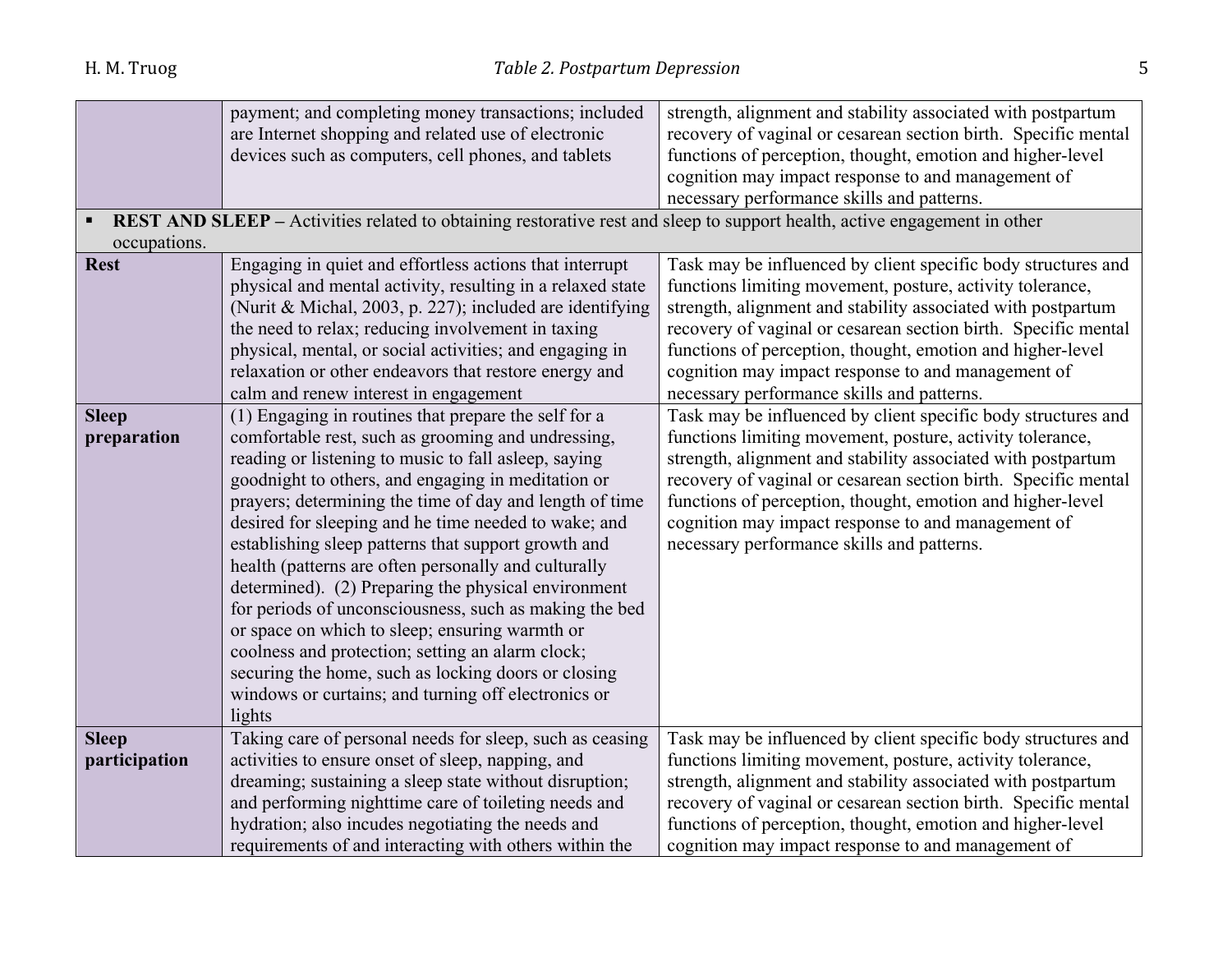|                          | social environment such as children or partners,                                                                             | necessary performance skills and patterns.                                                                                              |
|--------------------------|------------------------------------------------------------------------------------------------------------------------------|-----------------------------------------------------------------------------------------------------------------------------------------|
|                          | including providing nighttime caregiving such as                                                                             |                                                                                                                                         |
|                          | breastfeeding and monitoring the comfort and safety of                                                                       |                                                                                                                                         |
|                          | others who are sleeping                                                                                                      |                                                                                                                                         |
| $\blacksquare$           | <b>EDUCATION</b> – Activities needed for learning and participating in the educational environment                           |                                                                                                                                         |
| Formal                   | Participating in academic (e.g., math, reading, degree                                                                       | Specific mental functions of perception, thought, emotion and                                                                           |
| education                | coursework), nonacademic (e.g., recess, lunchroom,                                                                           | higher-level cognition may impact response to and                                                                                       |
| participation            | hallway), extracurricular (e.g., sports, band,                                                                               | management of necessary performance skills and patterns                                                                                 |
|                          | cheerleading, dances), and vocational (prevocational                                                                         | relative to task. Cultural, personal and temporal contexts are                                                                          |
|                          | and vocational) educational activities                                                                                       | anticipated to play a direct role of influence.                                                                                         |
| Informal                 | Identifying topics and methods for obtaining topic-                                                                          | Specific mental functions of perception, thought, emotion and                                                                           |
| personal                 | related information or skills                                                                                                | higher-level cognition may impact response to and                                                                                       |
| educational              |                                                                                                                              | management of necessary performance skills and patterns                                                                                 |
| needs or                 |                                                                                                                              | relative to task. Cultural, personal and temporal contexts are                                                                          |
| interests                |                                                                                                                              | anticipated to play a direct role of influence.                                                                                         |
| exploration              |                                                                                                                              |                                                                                                                                         |
| (beyond formal           |                                                                                                                              |                                                                                                                                         |
| education)               |                                                                                                                              |                                                                                                                                         |
| Information              | Participating in informal classes, programs, and                                                                             | Specific mental functions of perception, thought, emotion and                                                                           |
| education                | activities that provide instruction or training in                                                                           | higher-level cognition may impact response to and                                                                                       |
| participation            | identified areas of interest                                                                                                 | management of necessary performance skills and patterns.                                                                                |
|                          |                                                                                                                              | Cultural, personal and temporal contexts are anticipated to                                                                             |
|                          |                                                                                                                              | play a direct role of influence.                                                                                                        |
|                          |                                                                                                                              | WORK - "Labor or exertion; to make, construct, manufacture, form, fashion, or shape objects; to organize, plan, or evaluate services or |
|                          | processes of living or governing; committed occupations that are performed with or without financial reward" (Christiansen & |                                                                                                                                         |
| Townsend, 2010, p. 423). |                                                                                                                              |                                                                                                                                         |
| Employment               | Identifying and selecting work opportunities based on                                                                        | Specific mental functions of perception, thought, emotion and                                                                           |
| interests and            | assets, limitations, likes, and dislikes relative to work                                                                    | higher-level cognition may impact response to and                                                                                       |
| pursuits                 | (adapted from Mosey, 1996, p. 342)                                                                                           | management of necessary performance skills and patterns                                                                                 |
|                          |                                                                                                                              | relative to task. Cultural, personal and temporal contexts are                                                                          |
|                          |                                                                                                                              | anticipated to play a direct role of influence.                                                                                         |
| Employment               | Advocating for oneself; completing, submitting, and                                                                          | Specific mental functions of perception, thought, emotion and                                                                           |
| seeking and              | reviewing appropriate application materials; preparing                                                                       | higher-level cognition may impact response to and                                                                                       |
| acquisition              | for interviews; participating in interviews and following                                                                    | management of necessary performance skills and patterns                                                                                 |
|                          | up afterward; discussing job benefits; and finalizing                                                                        | relative to task. Cultural, personal and temporal contexts are                                                                          |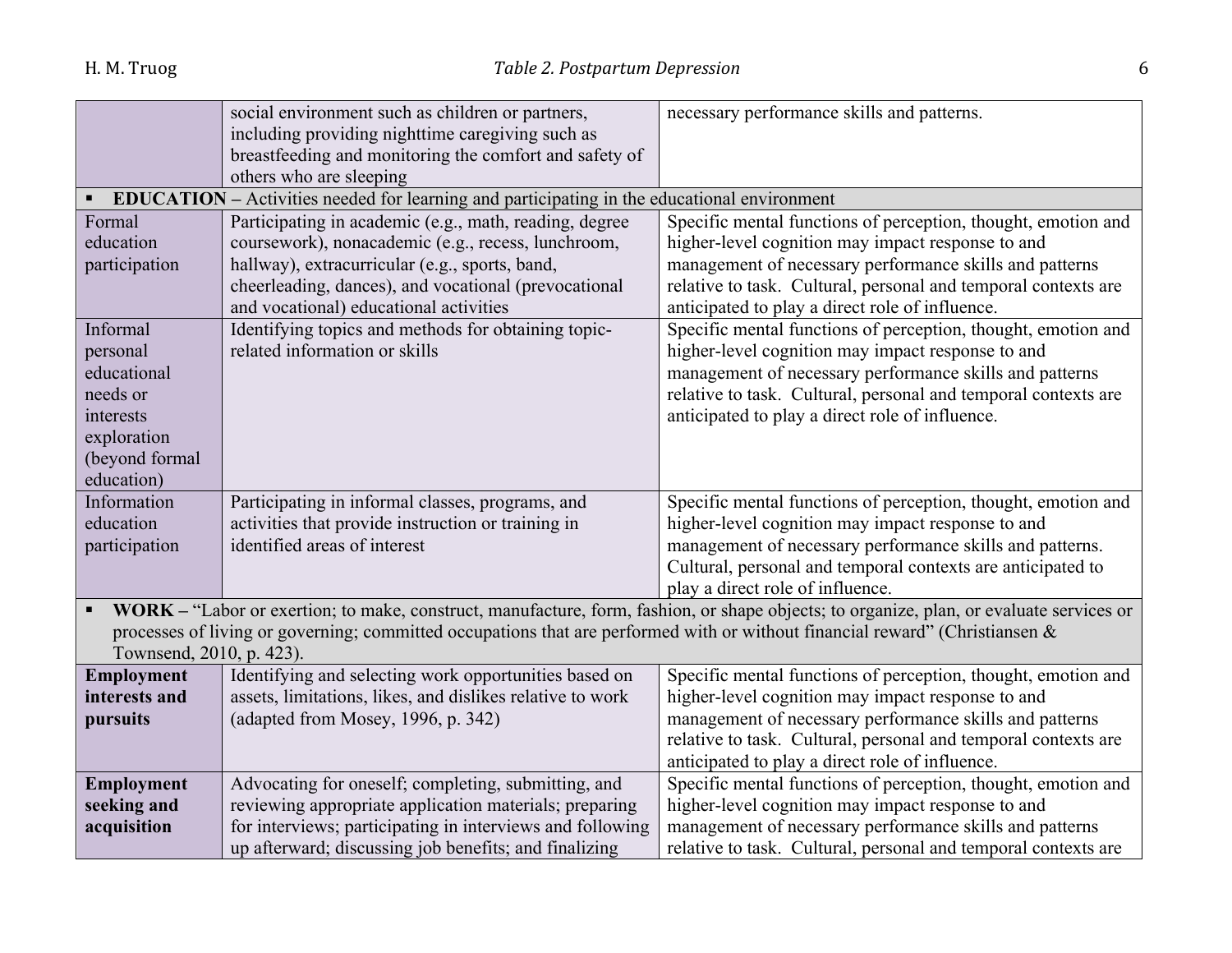|                                                                                                                                                   | negotiations                                              | anticipated to play a direct role of influence.                |
|---------------------------------------------------------------------------------------------------------------------------------------------------|-----------------------------------------------------------|----------------------------------------------------------------|
| Job                                                                                                                                               | Performing the requirements of a job, including work      | Task may be influenced by client specific body structures and  |
| performance                                                                                                                                       | skills and patterns; time management; relationships       | functions limiting movement, posture, activity tolerance,      |
|                                                                                                                                                   | with coworkers, managers, and customers; leadership       | strength, alignment and stability associated with postpartum   |
|                                                                                                                                                   | and supervision; creation, production, and distribution   | recovery of vaginal or cesarean section birth. Specific mental |
|                                                                                                                                                   | of products and services; initiation, sustainment, and    | functions of perception, thought, emotion and higher-level     |
|                                                                                                                                                   | completion of work; and compliance with work norms        | cognition may impact response to and management of             |
|                                                                                                                                                   | and procedures                                            | necessary performance skills and patterns.                     |
| <b>Retirement</b>                                                                                                                                 | Determining aptitudes, developing interests and skills,   | Specific mental functions of perception, thought, emotion and  |
| preparation                                                                                                                                       | selecting appropriate avocational pursuits, and adjusting | higher-level cognition may impact response to and              |
| and adjustment                                                                                                                                    | lifestyle in the absence or the worker role               | management of necessary performance skills and patterns.       |
|                                                                                                                                                   |                                                           | Cultural, personal and temporal contexts are anticipated to    |
|                                                                                                                                                   |                                                           | play a direct role of influence.                               |
| <b>Volunteer</b>                                                                                                                                  | Determining community causes, organizations, or           | Specific mental functions of perception, thought, emotion and  |
| exploration                                                                                                                                       | opportunities for unpaid work in relationship to          | higher-level cognition may impact response to and              |
|                                                                                                                                                   | personal skills, interests, location, and time available  | management of necessary performance skills and patterns.       |
|                                                                                                                                                   |                                                           | Cultural, personal and temporal contexts are anticipated to    |
|                                                                                                                                                   |                                                           | play a direct role of influence.                               |
| Volunteer                                                                                                                                         | Performing unpaid work activities for the benefit of      | Task may be influenced by client specific body structures and  |
| participation                                                                                                                                     | selected causes, organizations, or facilities             | functions limiting movement, posture, activity tolerance,      |
|                                                                                                                                                   |                                                           | strength, alignment and stability associated with postpartum   |
|                                                                                                                                                   |                                                           | recovery of vaginal or cesarean section birth. Specific mental |
|                                                                                                                                                   |                                                           | functions of perception, thought, emotion and higher-level     |
|                                                                                                                                                   |                                                           | cognition may impact response to and management of             |
|                                                                                                                                                   |                                                           | necessary performance skills and patterns. Cultural, personal  |
|                                                                                                                                                   |                                                           | and temporal contexts are anticipated to play a direct role of |
|                                                                                                                                                   |                                                           | influence.                                                     |
| PLAY - "Any spontaneous or organized activity that provides enjoyment, entertainment, amusement, or diversion" (Parham & Fazio,<br>$\blacksquare$ |                                                           |                                                                |
| 1997, p. 250).                                                                                                                                    |                                                           |                                                                |
| Play                                                                                                                                              | Identifying appropriate play activities, including        | Specific mental functions of perception, thought, emotion and  |
| exploration                                                                                                                                       | exploration play, practice play, pretend play, games      | higher-level cognition may impact response to and              |
|                                                                                                                                                   | with rules, constructive play, and symbolic play          | management of necessary performance skills and patterns        |
|                                                                                                                                                   | (adapted from Bergen, 1998, p. 64-65)                     | relative to task.                                              |
| <b>Play</b>                                                                                                                                       | Participating in play; maintaining a balance of play with | Task may be influenced by client specific body structures and  |
| participation                                                                                                                                     | other occupations; and obtaining, using, and              | functions limiting movement, posture, activity tolerance,      |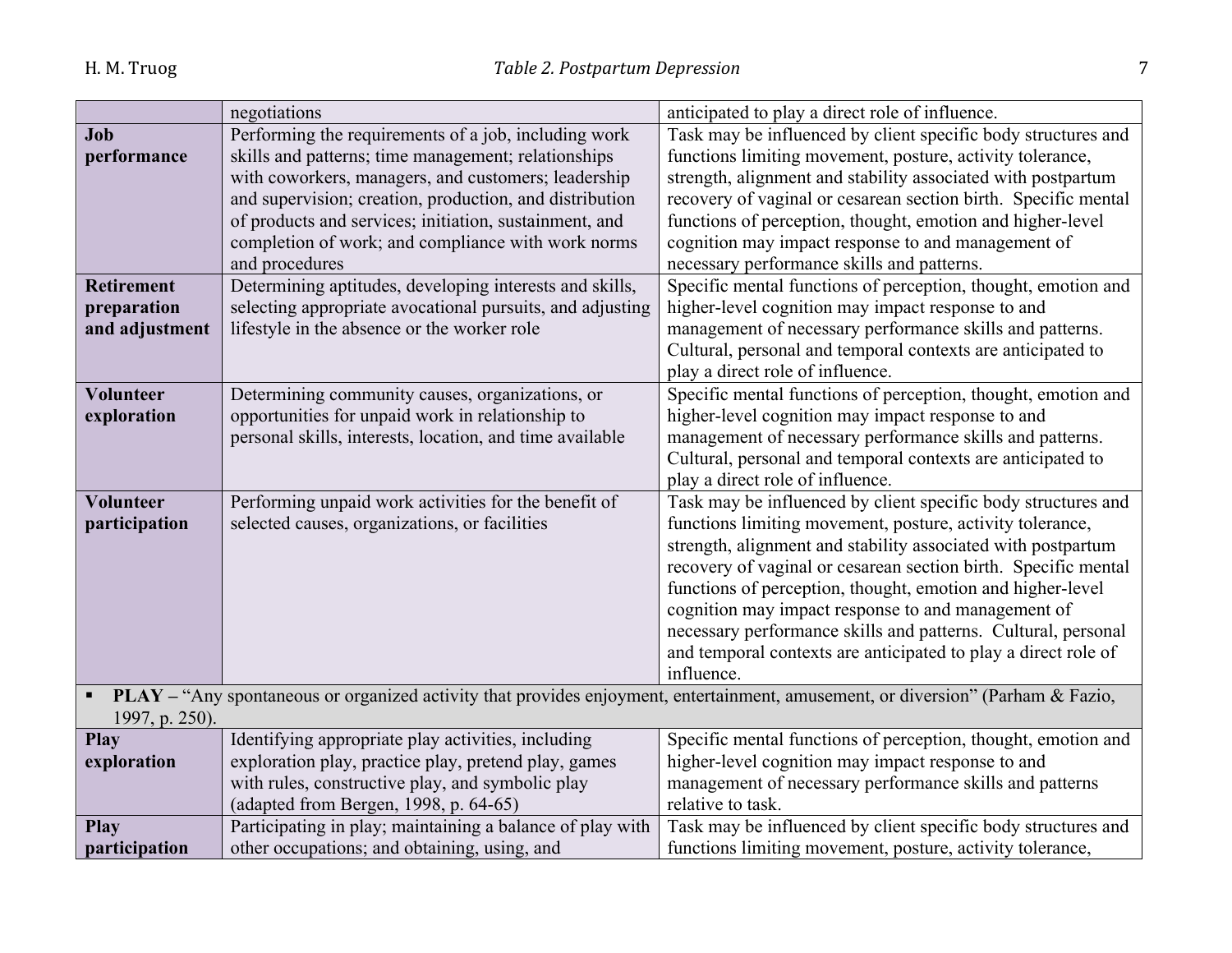|                                                                                                                 | maintaining toys, equipment, and supplies appropriately                                                                       | strength, alignment and stability associated with postpartum<br>recovery of vaginal or cesarean section birth. Specific mental<br>functions of perception, thought, emotion and higher-level<br>cognition may impact response to and management of<br>necessary performance skills and patterns. Cultural, personal |
|-----------------------------------------------------------------------------------------------------------------|-------------------------------------------------------------------------------------------------------------------------------|---------------------------------------------------------------------------------------------------------------------------------------------------------------------------------------------------------------------------------------------------------------------------------------------------------------------|
|                                                                                                                 |                                                                                                                               | and temporal contexts are anticipated to play a direct role of                                                                                                                                                                                                                                                      |
|                                                                                                                 |                                                                                                                               | influence.                                                                                                                                                                                                                                                                                                          |
|                                                                                                                 | LEISURE – "Nonobligatory activity that is intrinsically motivated and engaged in during discretionary time, that is, time not |                                                                                                                                                                                                                                                                                                                     |
|                                                                                                                 | committed to obligatory occupations such as work, self-care, or sleep" (Parham & Fazio, 1997, p. 250).                        |                                                                                                                                                                                                                                                                                                                     |
| Leisure                                                                                                         | Identifying interests, skills, opportunities, and                                                                             | Specific mental functions of perception, thought, emotion and                                                                                                                                                                                                                                                       |
| exploration                                                                                                     | appropriate leisure activities                                                                                                | higher-level cognition may impact response to and                                                                                                                                                                                                                                                                   |
|                                                                                                                 |                                                                                                                               | management of necessary performance skills and patterns                                                                                                                                                                                                                                                             |
|                                                                                                                 |                                                                                                                               | relative to task.                                                                                                                                                                                                                                                                                                   |
| Leisure                                                                                                         | Planning and participating in appropriate leisure                                                                             | Task may be influenced by client specific body structures and                                                                                                                                                                                                                                                       |
| participation                                                                                                   | activities; maintaining a balance of leisure activities<br>with other occupations; and obtaining, using, and                  | functions limiting movement, posture, activity tolerance,<br>strength, alignment and stability associated with postpartum                                                                                                                                                                                           |
|                                                                                                                 | maintaining equipment and supplies as appropriate.                                                                            | recovery of vaginal or cesarean section birth. Specific mental                                                                                                                                                                                                                                                      |
|                                                                                                                 |                                                                                                                               | functions of perception, thought, emotion and higher-level                                                                                                                                                                                                                                                          |
|                                                                                                                 |                                                                                                                               | cognition may impact response to and management of                                                                                                                                                                                                                                                                  |
|                                                                                                                 |                                                                                                                               | necessary performance skills and patterns. Cultural, personal                                                                                                                                                                                                                                                       |
|                                                                                                                 |                                                                                                                               | and temporal contexts are anticipated to play a direct role of                                                                                                                                                                                                                                                      |
|                                                                                                                 |                                                                                                                               | influence.                                                                                                                                                                                                                                                                                                          |
|                                                                                                                 |                                                                                                                               | <b>SOCIAL PARTICIPATION – "The interweaving of occupations to support desired engagement in community and family activities as</b>                                                                                                                                                                                  |
|                                                                                                                 |                                                                                                                               | well as those involving peers and friends" (Gillen & Boyt Schell, 2014, p. 607); involvement in a subset of activities that involve social                                                                                                                                                                          |
|                                                                                                                 |                                                                                                                               | situations with others (Bedell, 2012) and that support social interdependence (Magasi & Hammel, 2004). Social participation can occur                                                                                                                                                                               |
| in person or through remove technologies such as telephone calls, computer interaction, and video conferencing. |                                                                                                                               |                                                                                                                                                                                                                                                                                                                     |
| <b>Community</b>                                                                                                | Engaging in activities that result in successful                                                                              | Task may be influenced by client specific body structures and                                                                                                                                                                                                                                                       |
|                                                                                                                 | interaction at the community level (e.g., neighborhood,                                                                       | functions limiting movement, posture, activity tolerance,                                                                                                                                                                                                                                                           |
|                                                                                                                 | organization, workplace, school, religious or spiritual                                                                       | strength, alignment and stability associated with postpartum                                                                                                                                                                                                                                                        |
|                                                                                                                 | group)                                                                                                                        | recovery of vaginal or cesarean section birth. Specific mental                                                                                                                                                                                                                                                      |
|                                                                                                                 |                                                                                                                               | functions of perception, thought, emotion and higher-level                                                                                                                                                                                                                                                          |
|                                                                                                                 |                                                                                                                               | cognition may impact response to and management of                                                                                                                                                                                                                                                                  |
|                                                                                                                 |                                                                                                                               | necessary performance skills and patterns. Cultural, personal<br>and temporal contexts are anticipated to play a direct role of                                                                                                                                                                                     |
|                                                                                                                 |                                                                                                                               | influence.                                                                                                                                                                                                                                                                                                          |
|                                                                                                                 |                                                                                                                               |                                                                                                                                                                                                                                                                                                                     |